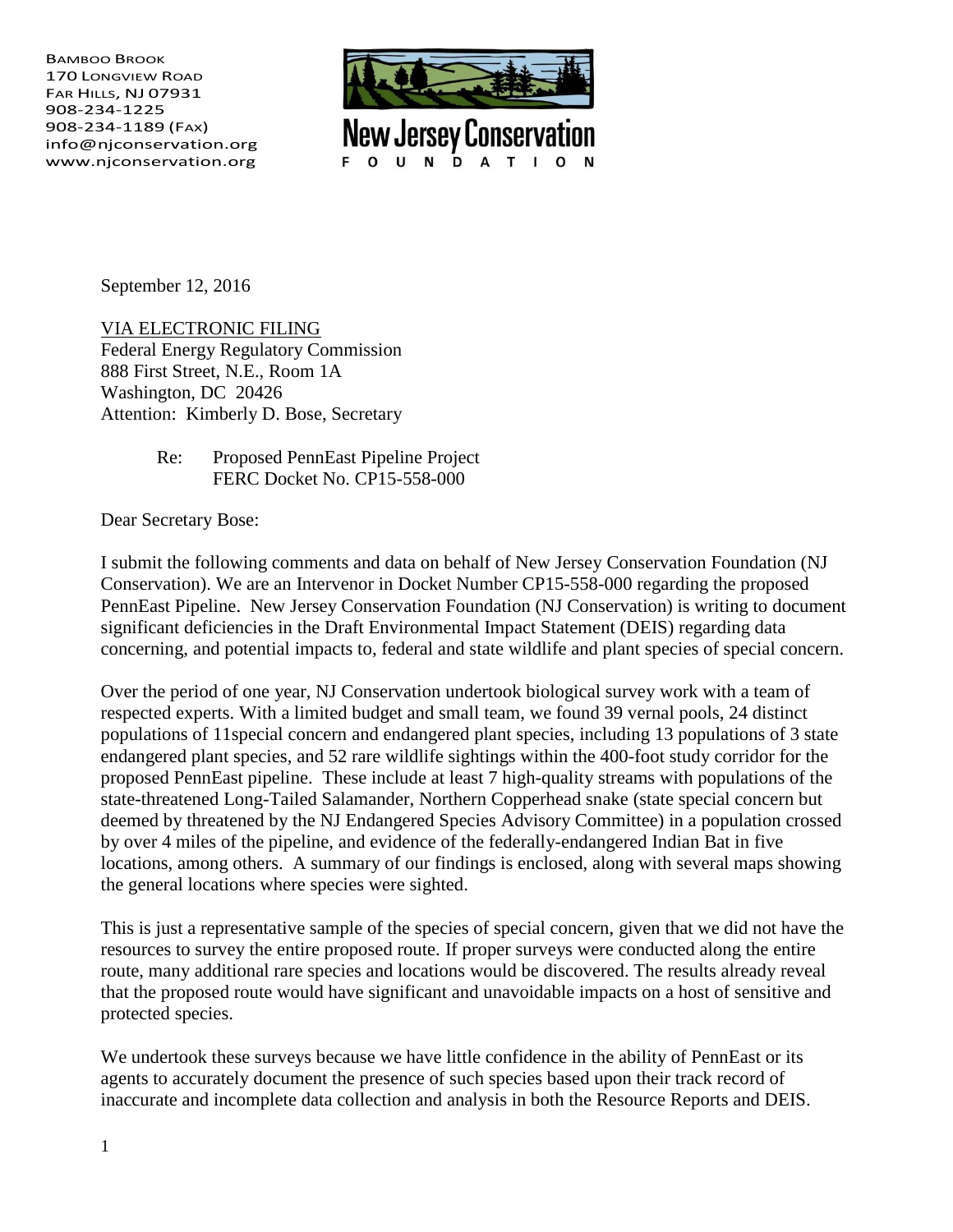In contrast, PennEast has failed to document the presence of or potential impacts to numerous species of special concern. The DEIS fails to take the required hard look at impacts required under the National Environmental Policy Act. The DEIS should be withdrawn and resubmitted for public review once it has complete information regarding impacts to plants and wildlife.

It should be noted that Natural Heritage and Rare Species report forms are being submitted regularly to the appropriate New Jersey Department of Environmental Protection (NJDEP) agencies so that the actual locations of these rare species can be added to the state's database.

Thank you for your consideration. Please contact me at 908-432-3419 with any questions or concerns.

Sincerely,

ED OFF

Emile DeVito, Ph.D., Manager of Science & Stewardship [emile@njconservation.org](mailto:emile@njconservation.org)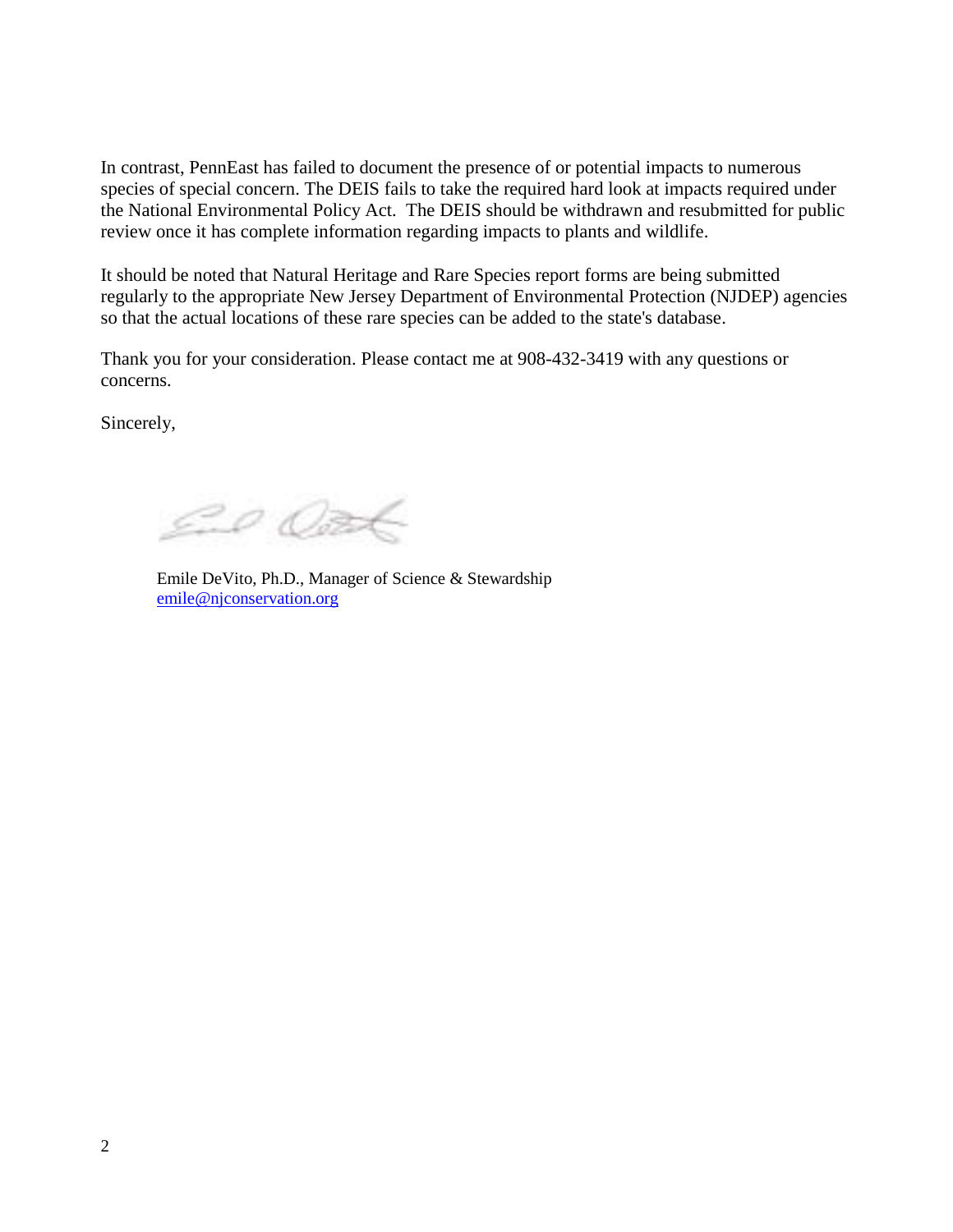## **Threats to Rare Species Populations**

#### Long Tailed Salamander (*Eurycea longicauda*) STATE-THREATENED

Western Hunterdon County is a stronghold for this State-Threatened species of salamander. In the last year alone, cursory surveys have documented long-tailed salamanders from at least 6 of the streams proposed to be crossed by the PennEast pipeline. Without a doubt, additional searching will find additional extant populations of long-tailed salamander and re-confirm older records on more of the over 40 C1-ranked streams and tributaries proposed to be crossed by the pipeline.

Long-tailed salamander habitat is characterized by healthy, rock-strewn streams with steep gradients, mosscovered banks, deep pools, and surrounding forested slopes that provide shade. The PennEast proposed pipeline route cuts through dozens of these sensitive habitats.

Whether the pipeline is installed by horizontal directional drilling (extremely unlikely to be engineered and accomplished successfully due to incredibly steep slopes and difficult bedrock issues), or by surface open trench methods, impacts to the long-tailed salamander populations will be catastrophic.

The dense bedrock types are characterized by an abundance of fracture lines, and the stream hydrology will be severely impacted by horizontal directional drilling. Blasting and drilling will allow rivulets of water to seep in new directions, altering the current pattern of pools and seeps that provide refuge to the sensitive salamanders during summer droughts. Moss beds will dry out, and breeding pools will be altered. These impacts to critical habitat of a state threatened species cannot be anticipated, predicted, or tolerated, nor can they be avoided, mitigated, or corrected once the blasting and drilling has occurred.

If open trench methods are used, destruction of critical habitat due to erosion and sedimentation will occur, because maintaining the delicate structure of critical salamander habitat using erosion control practices will fail in every instance. During storms, the steep gradients and flashy nature of the watersheds that contribute to stream flow cause massive rising and falling of the stream depth, with intense stream velocities. Breeding pools will be scoured and or filled with sediment, moss beds will be scoured and stripped away, and the rocky crevices that provide the basis of the food chain and structural feeding grounds for not only these salamanders, but also many other aquatic invertebrates (and in some cases native trout populations) will become choked with sediment and be destroyed.

Even if by luck storms do not occur during the actual construction phase, the universal response to preventing erosion and sedimentation is to apply seed mixes of alien, fast-growing, nutrient-loving grasses, which require fertilizer, lime, and an abundance of sunlight. It will be impossible to revegetate streambanks with native species and stabilize the soils on the banks of these steep, shaded, forested streams. Virtually every time, high water velocities end up stripping away seed mixes, and the result is a tangle of hay bales collecting seeds and debris in stream eddies, with clumps of alien weed seeds germinating from the hay bales. The nutrients applied to the seed mixes bind to stream sediments, and the entire stream corridor is turned into a pile of alien weeds growing from disturbed soils with elevated nutrients and pH. Critical rare species habitat is destroyed forever and sensitive populations of salamanders lose significant proportions of individuals or possibly are extirpated.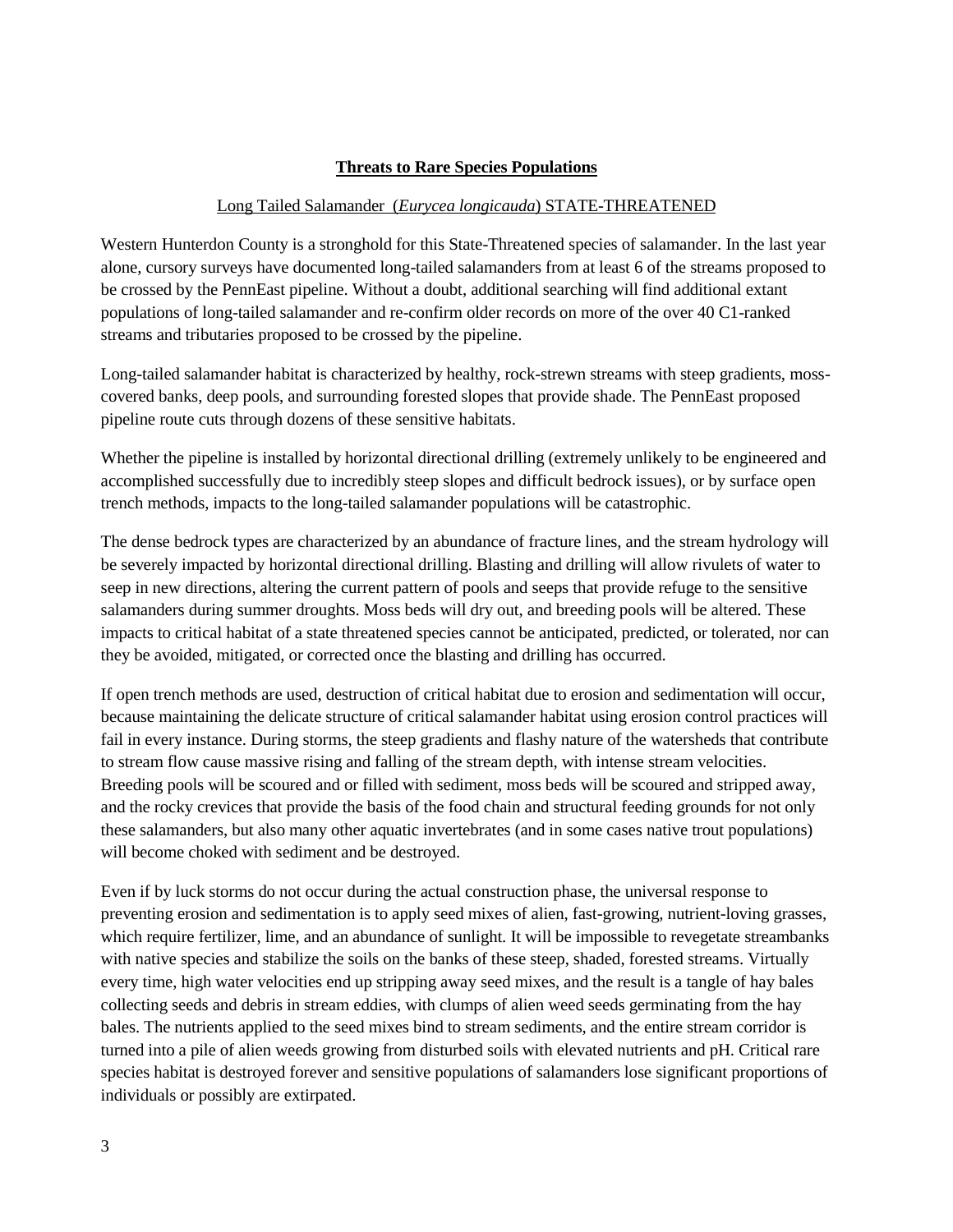Long-tailed salamander populations have been confirmed in the last year in 6 major stream corridors either directly in or in close proximity to the proposed pipeline route. These streams are the Copper Creek, Harihohake Creek, Hakihokake Creek, Nishisakawick Creek, Little Nishisakawick Creek, and the Wickecheoke Creek. (See the attached Long-tailed Salamander Map #4). Additionally, Long-tailed Salamander is known from the Lockatong Creek, and will undoubtedly be confirmed with additional searching. Note the direct proximity to the pipeline route of the individuals (and therefore populations) recently found and reported to the NJ Endangered and Non-Game Species Program.

PennEast trivializes the presence of Long-tailed Salamanders in its draft EIS, as if they might occur sporadically along the proposed pipeline route. They clearly have no credible expertise regarding this species. Additional inventory will undoubtedly discover even more populations of long-tailed salamander on many more stream crossings throughout the project area. PennEast asserts they will work "to ensure impacts to this species or its habitat are avoided to the maximum extent feasible." This stated goal is completely unacceptable. New Jersey Conservation Foundation will not support a goal that places "construction feasibility" ahead of habitat destruction in numerous C1 streams that support a state threatened species. We do not support any diminution of habitat quality or extent for this imperiled species, or any other rare species.

Construction of the proposed PennEast pipeline will cause immediate irreversible and adverse impact to this regional population stronghold, and the long-term spread of alien species from the pipeline crossing both up and downstream will isolate existing subpopulations along the stream corridors due to the creation of a wide uninhabitable zone.

Long-term impacts due to habitat degradation and isolation of sub-populations often take decades to eventually play out. No regulatory mechanisms exist to monitor this threatened species stronghold in order to determine of the construction of the proposed pipeline will be the cause of the eventual extinction of local sub-populations within this regional population. The only conclusion that can be drawn is that if this pipeline is constructed across all these pristine streams, permanent and irreversible severe impacts causing significant decline will occur to many of the long-tailed salamander sub-populations. A long-term implication of this certain, unavoidable, and unmitigatable habitat destruction, across so many C1 tributaries housing sub-populations of long-term salamander, could be the eventual extinction of the regional population.

#### Wood Turtle (*Clemmys insculpta*) STATE THREATENED

Wood Turtles, an NJ threatened species, are also known from the proposed route. Additional extensive surveys for wood turtles are warranted along all forested stream corridors in the project area. Nearly all of the suitable long-tailed salamander habitat discussed above, except perhaps small stretches of streamside forest with extremely steep cliffs, is also excellent wood turtle habitat. Wood turtles are far more difficult to detect than long-tailed salamanders, but extensive searching at the peak of the egg-laying season along the stream corridors must be undertaken by PennEast, before the potential for impact to this statethreatened species can be determined. PennEast proposes timing restrictions for in-stream work and construction monitors in areas listed by the NJ Landscape project as habitat. This is inadequate. Any wood turtle populations could be decimated if critical nesting habitat along the stream edges is permanently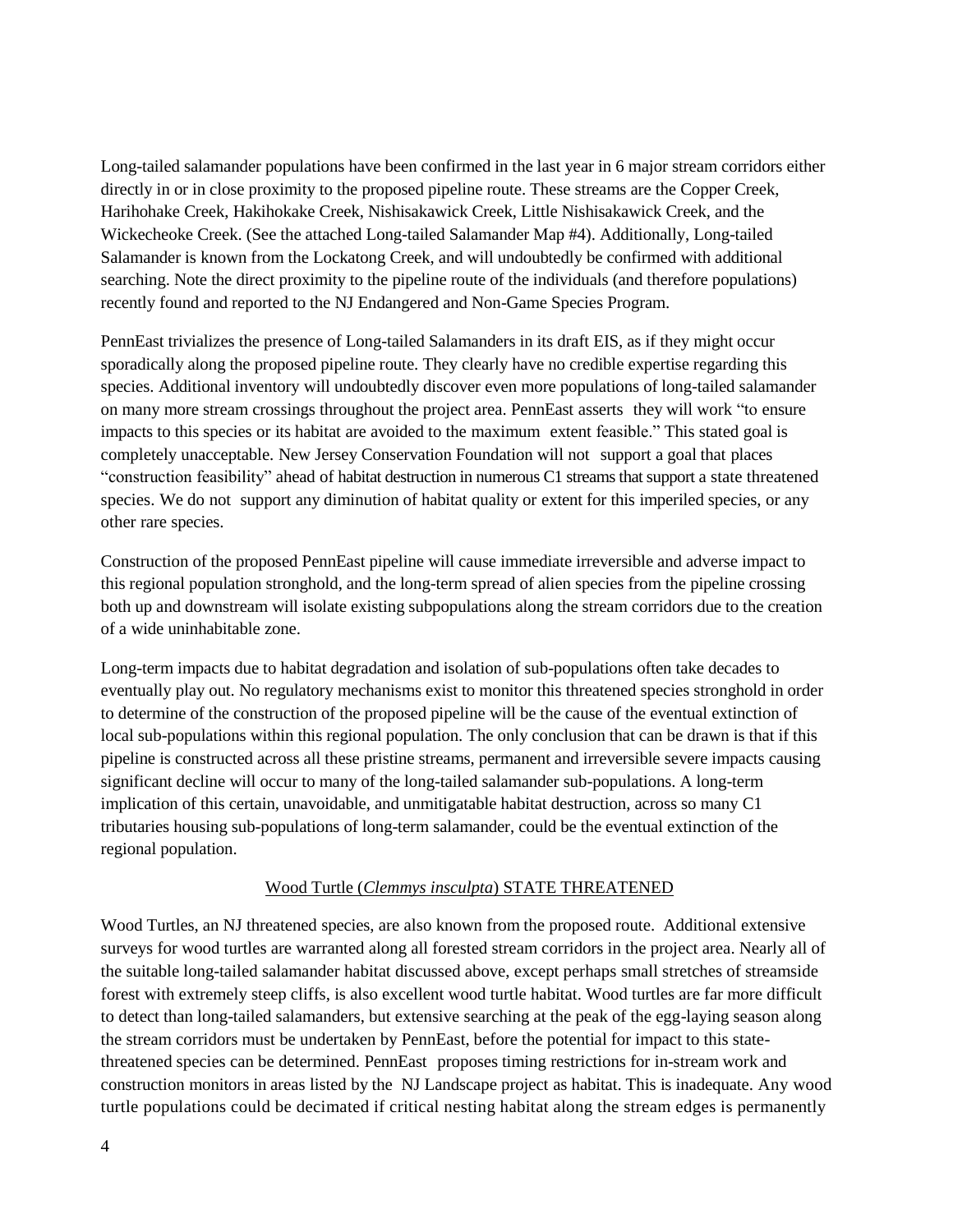degraded as described above for long tailed salamander. The risk of an in-stream pipeline crossing in any wood turtle habitat is too great to be permitted, and is likely to result in loss of critical habitat.

## Indiana Bat (*Myotis sodalis*) FEDERALLY ENDANGERED

New Jersey Conservation Foundation has conducted acoustic surveys and has detected the possible presence of Federally-endangered Indiana Bat at 5 locations along the proposed PennEast pipeline route. 3 of the sites are directly where the proposed pipeline crosses high-quality rocky streams surrounded by mature forest (Alexauken Creek, Wickecheoke Creek, and Hakihokake Creek) , one site is a large pond near the Alexauken Creek, and another is an open wetland along a Wickecheoke Creek headwater tributary. (See the large red stars on rare species maps 1 through 3 that are attached to this submission).

A *Summer Bat Acoustic Survey* expert report (submitted earlier today), authored by Bat Conservation and Management of Carlisle, PA, indicates that in order to fully understand and evaluate the potential habitat use by Indiana bat at these 5 locations, additional work is required, including both additional acoustic and capture efforts.

Furthermore, the report also indicates the advantages of utilizing acoustic surveys to maximize survey efforts to detect species' presence over large areas and in many locations, the advantages of being able to survey a large area with one microphone without the negative impacts that limit a bat's presence or decrease its habitat use due to human presence or noise at capture nets, and the ability to detect the call of only one individual of a rare species without having to surmount the low odds of physically capturing a rare animal.

Thus, based on our expert report, New Jersey Conservation Foundation concludes that the practice of conducting only mist-net capture surveys (actually skipping the acoustic survey step) greatly decreases the chance of detecting the presence of small numbers of individuals of rare Indiana bats (and any other rare bat species) at specific locations along the pipeline route.

From the acoustic detections found in our expert survey, PennEast must be required to conduct additional acoustic and mist-net capture surveys within suitable habitat and during the correct seasonal period for Indiana bat not only along the 5 sites that NJCF has detected their possible presence, but along the plentiful forested sites along the entire proposed pipeline route where suitable habitat is present.

Should Indiana bats be captured, radio-transmitters must be used to determine where the critical roosting and nursery trees are located, to ensure that the proposed pipeline route has no impact on critical Indiana bat habitat.

PennEast cannot possibly conclude that potential impacts of their proposed pipeline route can be mitigated, because until they determine the extent of potential impacts to Indiana bat, they cannot be certain that the route is permissible under the federal protections afforded to Indiana bat.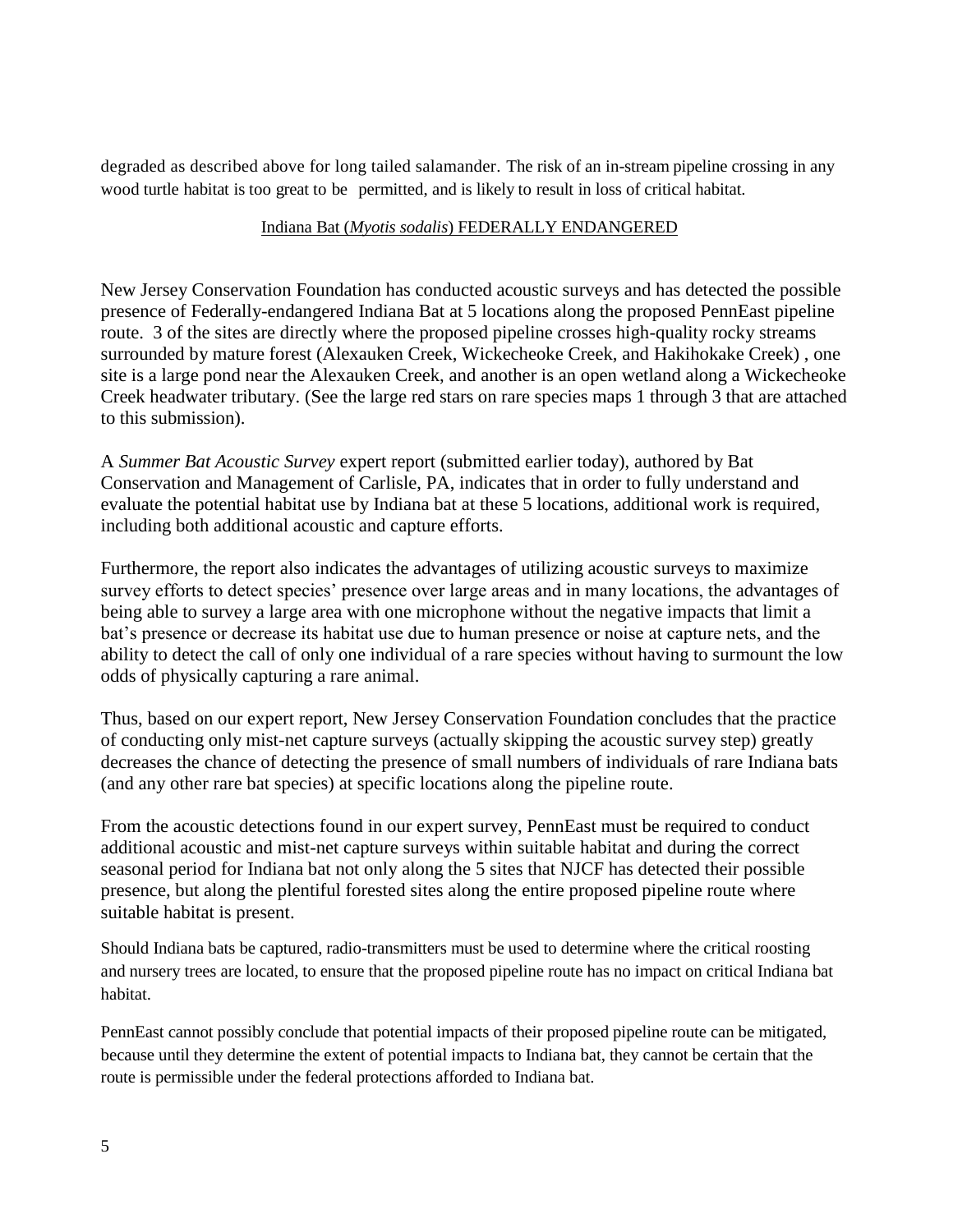Additionally, little brown bat (*Myotis lucifugus*), which has declined by approximately 99% in New Jersey due to white-nose syndrome, is present at a minimum of five stream crossings along the proposed PennEast pipeline route. Although the species has yet to be listed in NJ due to logistic constraints, there is no doubt that it will be listed as endangered upon the next review of NJ mammal species status by the NJ Endangered and non-Game species Program.

## Northern Copperhead (snake) (*Agkistrodon contortrix mokasin*) STATE SPECIAL CONCERN \*

\*- Northern Copperhead is now listed as State-Threatened by the Endangered and Non-Game Species Advisory Committee, official status change is in process).

The Northern Copperhead has declined precipitously in recent decades due to suburban sprawl. However, along a rural stretch of the Hunterdon/Mercer County border, recent events and discoveries have revealed that a Northern Copperhead population still persists from Goat Hill Overlook south of Lambertville, across Goat Hill Road, through private forested land with scattered agriculture toward Pleasant Valley, and into the Ted Stiles Preserve at Baldpate Mountain. This Northern Copperhead population is outlined on rare species map 3. Adult and neonate snakes, as well as a gestation (birthing) site have been confirmed from 8 years ago up to the present. This population of Northern Copperhead is almost certainly the most southerly population remaining in New Jersey, disjunct from other populations to the north. It is critical that the proposed pipeline result in no harm to any critical habitat components.

In order to determine the potential habitat impacts along the pipeline route, a significant number of drift fences must be erected in the spring to capture snakes as they emerge from winter hibernacula. A significant number of individuals of both sexes must be radio-tracked for the entire season, to determine critical habitat for feeding, gestation, birthing sites (copperheads give birth to live young), and winter hibernacula for neonates (newly-hatched snakes) which may utilize difference winter den sites from the adult snakes.

The Northern Copperhead is currently listed as Special Concern, and soon its classification will be officially changed to State Threatened. In order to comply with FERC's request to document all potential impacts to New Jersey's rare species (which includes Special Concern species), these studies must be undertaken by PennEast. If the proposed pipeline was to be constructed without such knowledge about the critical habitat of this Northern Copperhead population, irreversible adverse impacts to critical habitat of the Northern Copperhead will likely occur. Also, since much of the population is located on public state and county parkland (Goat Hill and Baldpate Mountain), and the pipeline route will require Green Acres diversions, regulations require that potential impacts to all rare species be considered by the NJ Green Acres Program.

# Red-headed Woodpecker (*Melanerpes erythrocephalus*) STATE ENDANGERED

# and Red-shouldered Hawk (*Buteo lineatus*) STATE ENDANGERED

A vibrant colony of state endangered Red-headed Woodpeckers has been found actively nesting directly in the path of the proposed pipeline, in a forest that will be completely annihilated by clearing for the pipeline. In addition, Red-Shouldered Hawk is currently nesting successfully in the exact same location. The forest is in an along a floodplain forest area of a small tributary of the Lockatong Creek in Kingwood Township. Unusually, the forest houses breeding populations of all 7 species of new Jersey's woodpeckers. The forest